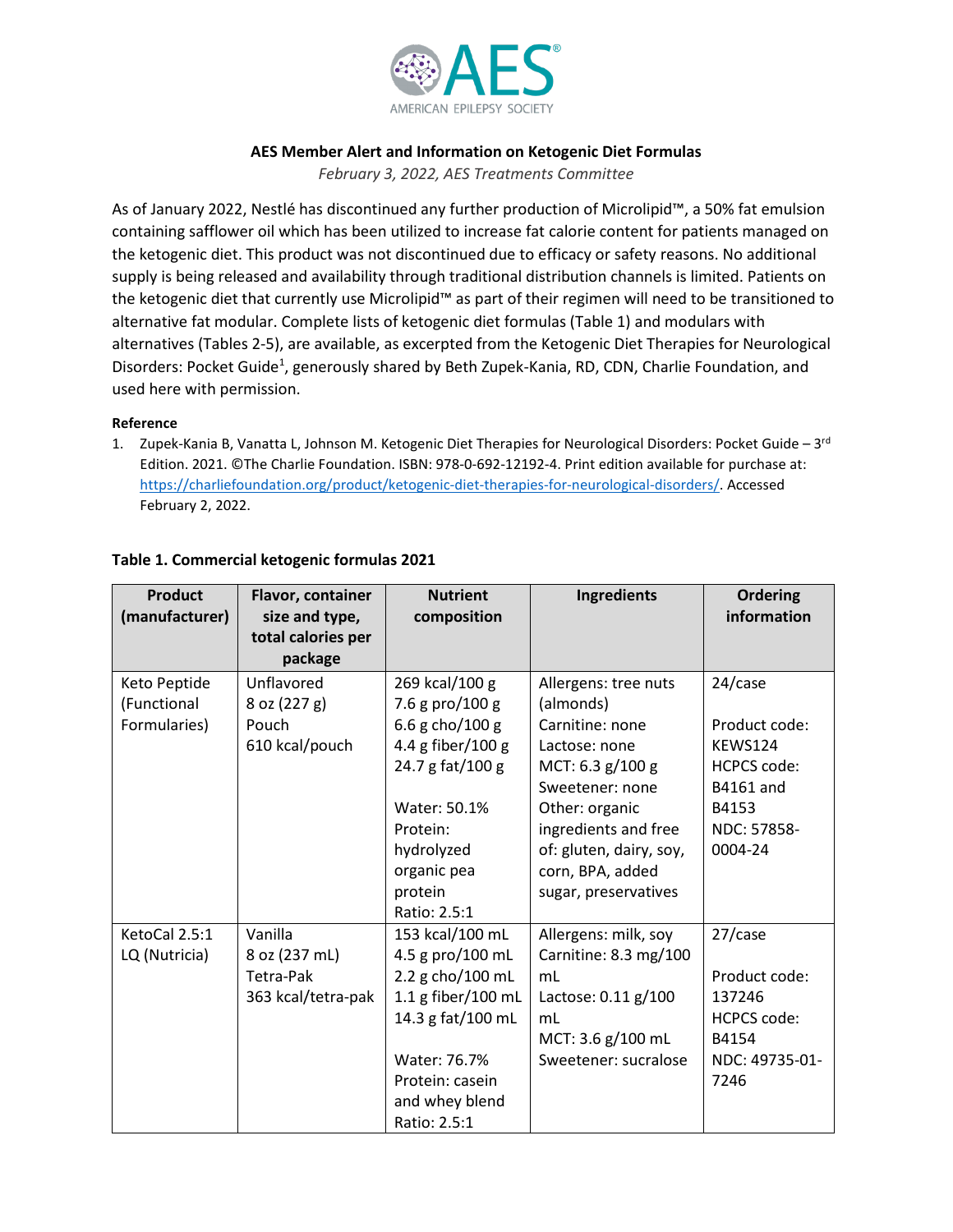**Table 1** (cont'd)

| <b>Product</b><br>(manufacturer) | Flavor, container<br>size and type, total<br>calories per | <b>Nutrient</b><br>composition         | Ingredients                 | <b>Ordering</b><br>information |
|----------------------------------|-----------------------------------------------------------|----------------------------------------|-----------------------------|--------------------------------|
|                                  | package                                                   |                                        |                             |                                |
| KetoCal 3:1                      | Unflavored                                                | 711 kcal/100 g                         | Allergens: milk, soy        | 6/case                         |
| (Nutricia)                       | 11 oz (300 g)                                             | 15.4 g pro/100 g                       | Carnitine: 43.9 mg/100      |                                |
|                                  | Can                                                       | 7.2 g cho/100 g                        | g                           | Product code:                  |
|                                  | 2133 kcal/can                                             | $0 g$ fiber/100 $g$                    | Lactose: 5.09 g/100 g       | 77155                          |
|                                  |                                                           | 68.6 g fat/100 g                       | MCT: none                   | <b>HCPCS code:</b>             |
|                                  |                                                           |                                        | Sweetener: none             | B4154, B4157,                  |
|                                  |                                                           | Displacement: 1                        |                             | B4162                          |
|                                  |                                                           | mL/g<br>Protein: casein                |                             | NDC: 49735-                    |
|                                  |                                                           | and whey blend                         |                             | 0171-55                        |
|                                  |                                                           | Ratio: 3:1                             |                             |                                |
| KetoCal 4:1                      | Vanilla                                                   | 705 kcal/100 g                         | Allergens: milk, soy        | 6/case                         |
| (Nutricia)                       | 11 oz (300 g)                                             | 14.4 g pro/100 g                       | Carnitine: 45 mg/100 g      |                                |
|                                  | Can                                                       | 8.2 g cho/100 g                        | Lactose: 0.25 g/100 g       | Product code:                  |
|                                  | 2115 kcal/can                                             | 5.3 g fiber/100 g                      | MCT: none                   | 10177                          |
|                                  |                                                           | 69.2 g fat/100 g                       | Sweetener: sucralose        | <b>HCPCS code:</b>             |
|                                  |                                                           |                                        |                             | B4154                          |
|                                  |                                                           | Displacement: 1                        |                             | NDC: 49735-                    |
|                                  |                                                           | mL/g                                   |                             | 0166-70                        |
|                                  |                                                           | Protein: casein                        |                             |                                |
|                                  |                                                           | and whey blend                         |                             |                                |
|                                  |                                                           | Ratio: 4:1                             |                             |                                |
| KetoCal 4:1 LQ                   | Unflavored and<br>Vanilla                                 | 150 kcal/100 mL                        | Allergens: milk, soy        | 27/case                        |
| (Nutricia)                       | 8 oz (237 mL)                                             | 3.09 g pro/100 mL<br>1.73 g cho/100 mL | Carnitine: 8.3 mg/100<br>mL | Unflavored                     |
|                                  | Tetra-Pak                                                 | 1.12 g fiber/100                       | Lactose: 0.044 g/100        | Product code:                  |
|                                  | 356 kcal/tetra-pak                                        | mL                                     | mL                          | 80183                          |
|                                  |                                                           | 14.8 g fat/100 mL                      | MCT: none                   | <b>HCPCS code:</b>             |
|                                  |                                                           |                                        | Sweetener:                  | B4154                          |
|                                  |                                                           | Water: 77.8%                           | Unflavored - sugar;         | NDC: 49735-                    |
|                                  |                                                           | Protein: casein                        | Vanilla - sugar and         | 0130-54                        |
|                                  |                                                           | and whey blend                         | sucralose                   |                                |
|                                  |                                                           | Ratio: 4:1                             |                             | Vanilla                        |
|                                  |                                                           |                                        |                             | Product code:                  |
|                                  |                                                           |                                        |                             | 80810                          |
|                                  |                                                           |                                        |                             | <b>HCPCS code:</b>             |
|                                  |                                                           |                                        |                             | B4154                          |
|                                  |                                                           |                                        |                             | NDC: 49735-                    |
|                                  |                                                           |                                        |                             | 0187-96                        |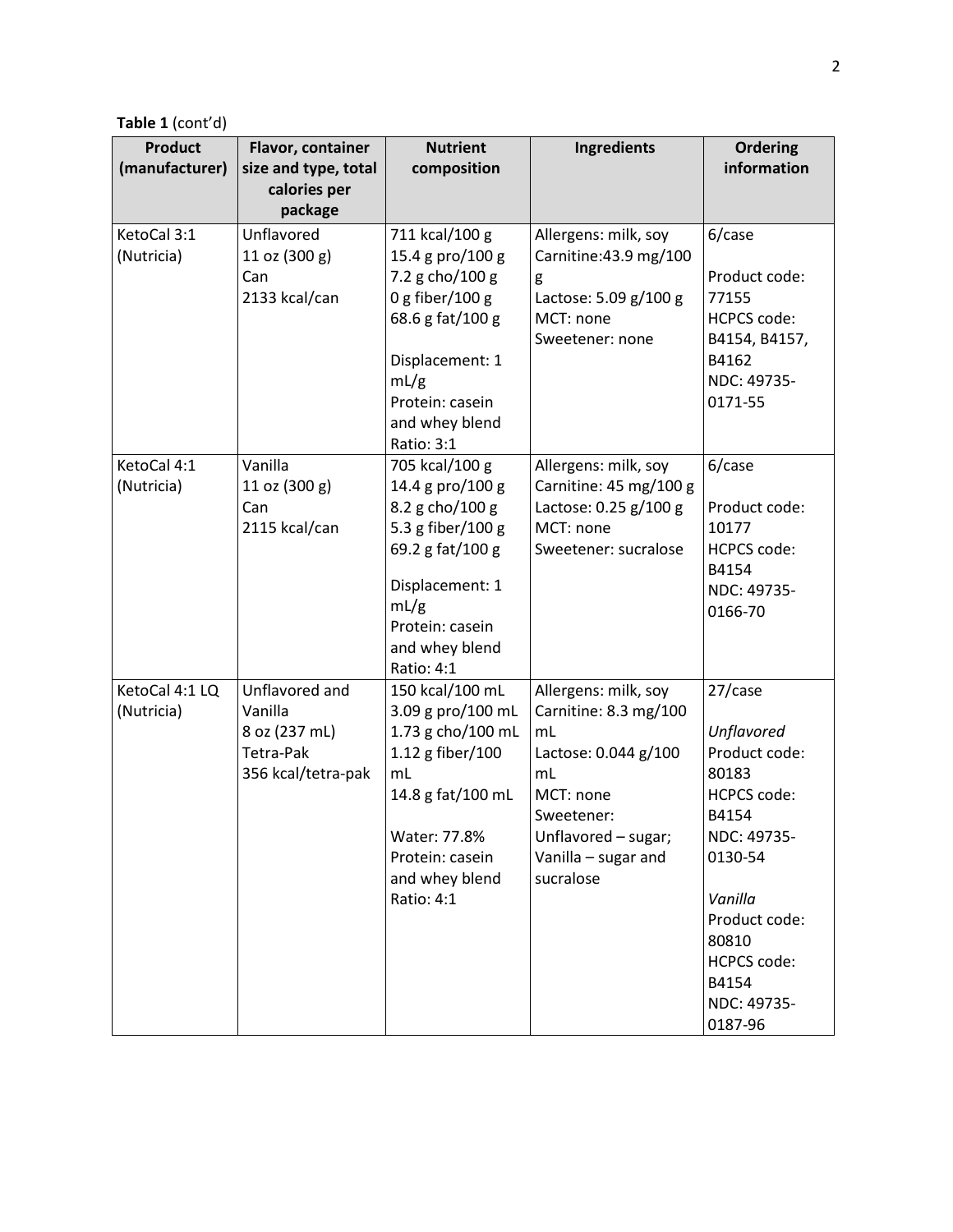**Table 1** (cont'd)

| <b>Product</b> | Flavor, container                    | <b>Nutrient</b>    | <b>Ingredients</b>                     | <b>Ordering</b>             |
|----------------|--------------------------------------|--------------------|----------------------------------------|-----------------------------|
| (manufacturer) | size and type, total<br>calories per | composition        |                                        | information                 |
|                | package                              |                    |                                        |                             |
| KetoVie 3:1    | Unflavored                           | 104 kcal/100 mL    | Allergens: milk                        | 30/case                     |
| Unflavored     | 8.5 oz (250 mL)                      | 2.8 g pro/100 mL   | Carnitine: 13 mg/100                   |                             |
| (Ajinomoto     | Tetra-Pak                            | 0.9 g cho/100 mL   | mL                                     | Product code:               |
| Cambrooke)     | 260 kcal/tetra-pak                   | 0.4 g fiber/100 mL | Lactose: 0.32 g/250                    | 50403                       |
|                |                                      | 10.0 g fat/100 mL  | mL                                     | <b>HCPCS code:</b>          |
|                |                                      |                    | MCT: 2.4 g/100 mL                      | B4154                       |
|                |                                      | <b>Water: 85%</b>  | Sweetener: None                        | NDC: 24359-                 |
|                |                                      | Protein: whey      | Other: 10 mEq                          | 0504-03                     |
|                |                                      | Ratio: 3:1         | citrate/250 mL, kosher                 |                             |
| KetoVie 4:1    | Chocolate                            | 156 kcal/100 mL    | Allergens: milk, soy                   | 30/case                     |
| Chocolate      | 8.5 oz (250 mL)                      | 3.4 g pro/100 mL   | Carnitine: 20 mg/100                   |                             |
| (Ajinomoto     | Tetra-Pak                            | 2.5 g cho/100 mL   | mL                                     | Product code:               |
| Cambrooke)     | 390 kcal/tetra-pak                   | 2.1 g fiber/100 mL | Lactose: 0.2 g/250 mL                  | 50103                       |
|                |                                      | 15.4 g fat/100 mL  | MCT: 4.8 g/100 mL                      | <b>HCPCS code:</b>          |
|                |                                      | <b>Water: 78%</b>  | Sweetener: Sucralose                   | B4154<br>NDC: 24359-        |
|                |                                      | Protein: whey      | Other: 8 mEq<br>citrate/250 mL, kosher | 0501-03                     |
|                |                                      | Ratio: 4:1         |                                        |                             |
| KetoVie 4:1    | Unflavored                           | 149 kcal/100 mL    | Allergens: milk, soy                   | 30/case                     |
| Peptide        | 8.5 oz (250 mL)                      | 3.2 g pro/100 mL   | Carnitine: 20 mg/100                   |                             |
| (Ajinomoto     | Tetra-Pak                            | 1.4 g cho/100 mL   | mL                                     | Product code:               |
| Cambrooke)     | 373 kcal/tetra-pak                   | 1.0 g fiber/100 mL | Lactose: < 0.5 g/250                   | 50303                       |
|                |                                      | 14.8 g fat/100 mL  | mL                                     | <b>HCPCS code:</b>          |
|                |                                      |                    | MCT: 2.4 g/100 mL                      | <b>B4161 and</b>            |
|                |                                      | <b>Water: 79%</b>  | Sweetener: Stevia                      | B4153                       |
|                |                                      | Protein:           | Other: 10 mEq                          | NDC: 24359-                 |
|                |                                      | extensively        | citrate/250 mL, kosher                 | 0503-03                     |
|                |                                      | hydrolyzed whey    |                                        |                             |
|                |                                      | Ratio: 4:1         |                                        |                             |
| KetoVie 4:1    | Unflavored                           | 150 kcal/100 mL    | Allergens: milk, soy                   | 30/case                     |
| Unflavored     | 8.5 oz (250 mL)                      | 3.4 g pro/100 mL   | Carnitine: 20 mg/100                   |                             |
| (Ajinomoto     | Tetra-Pak                            | 2.1 g cho/100 mL   | mL                                     | Product code:               |
| Cambrooke)     | 375 kcal/tetra-pak                   | 2.0 g fiber/100 mL | Lactose: 0.02 g/250                    | 50306<br><b>HCPCS code:</b> |
|                |                                      | 14.5 g fat/100 mL  | mL<br>MCT: 4 g/100 mL                  | <b>B4161 and</b>            |
|                |                                      | Water:79%          | Sweetener: None                        | B4153                       |
|                |                                      | Protein: partially | Other: 10 mEq                          | NDC: 24359-                 |
|                |                                      | hydrolyzed whey    | citrate/250 mL, kosher                 | 0506-03                     |
|                |                                      | Ratio: 4:1         |                                        |                             |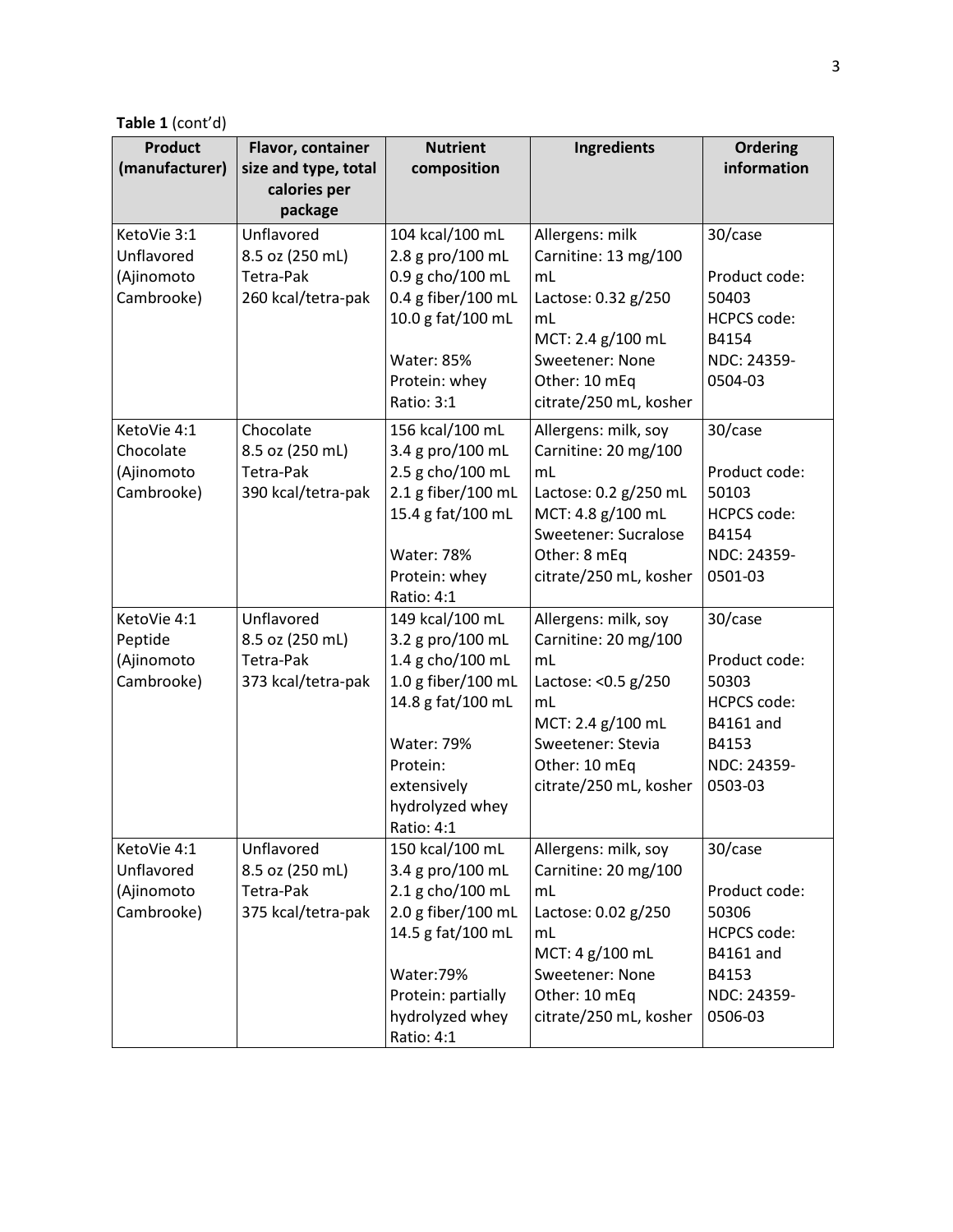**Table 1** (cont'd)

| <b>Product</b>                                            | Flavor, container    | <b>Nutrient</b>    | Ingredients            | <b>Ordering</b>    |
|-----------------------------------------------------------|----------------------|--------------------|------------------------|--------------------|
| (manufacturer)                                            | size and type, total | composition        |                        | information        |
|                                                           | calories per         |                    |                        |                    |
|                                                           | package              |                    |                        |                    |
| KetoVie 4:1                                               | Vanilla              | 144 kcal/100 mL    | Allergens: milk, soy   | 30/case            |
| Vanilla                                                   | 8.5 oz (250 mL)      | 3.4 g pro/100 mL   | Carnitine: 20 mg/100   |                    |
| (Ajinomoto                                                | Tetra-Pak            | 1.9 g cho/100 mL   | mL                     | Product code:      |
| Cambrooke)                                                | 360 kcal/tetra-pak   | 1.8 g fiber/100 mL | Lactose: 0.2 g/250 mL  | 50203              |
|                                                           |                      | 14.2 g fat/100 mL  | MCT: 4.8 g/100 mL      | <b>HCPCS code:</b> |
|                                                           |                      |                    | Sweetener: Sucralose   | B4154              |
|                                                           |                      | <b>Water: 80%</b>  | & Ace K                | NDC: 24359-        |
|                                                           |                      | Protein: whey      | Other: 10 mEq          | 0502-03            |
|                                                           |                      | Ratio: 4:1         | citrate/250 mL, kosher |                    |
| Soy-based Formula (requires carbohydrate and fat modular) |                      |                    |                        |                    |
| Ross                                                      | Unflavored           | 81 kcal/100 mL     | Allergens: Soy         | $12/c$ ase         |
| Carbohydrate                                              | 13 oz (384 g)        | 4.0 g pro/100 mL   | Carnitine: 3 mg/100    |                    |
| Free (Abbott)                                             | Can                  | 0.07 g cho/100 mL  | mL                     | Product code:      |
|                                                           | 311 kcal/can         | 0 g fiber/100 mL   | Lactose: none          | 00108              |
|                                                           |                      | 7.2 g fat/100 mL   | MCT: 1.3 g/100 mL      | <b>HCPCS code:</b> |
|                                                           |                      |                    | Sweetener: none        | B4155              |
|                                                           |                      | <b>Water: 88%</b>  | Other: kosher, halal   |                    |
|                                                           |                      | Protein: soy       |                        |                    |
|                                                           |                      | protein isolate    |                        |                    |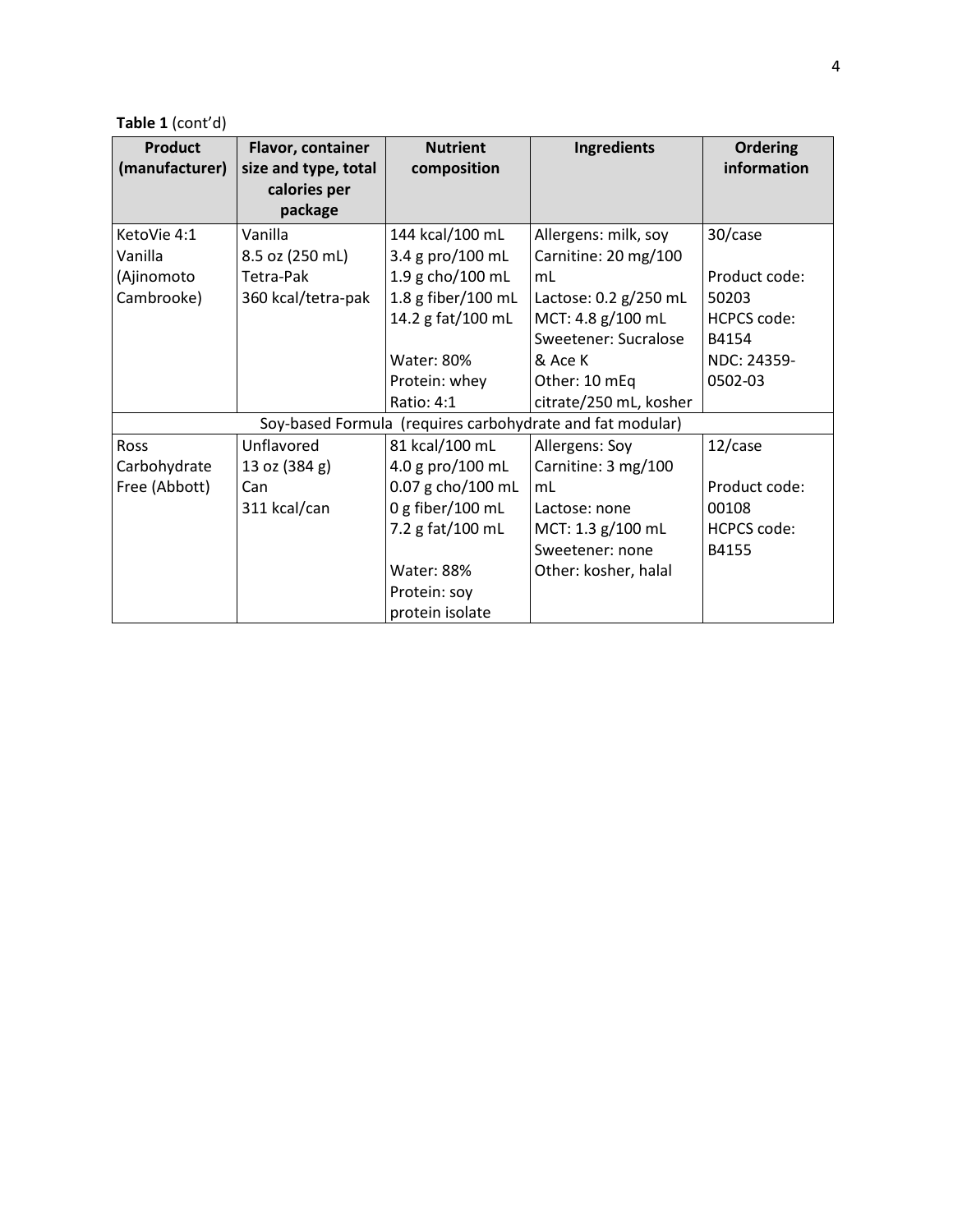**Table 2. Modulars that may be incorporated into ketogenic diet therapies: Carbohydrate Powders**

| <b>Product:</b>     | <b>Container Size and</b>   | <b>Product Information</b> | <b>Source</b> | Reimbursement                |
|---------------------|-----------------------------|----------------------------|---------------|------------------------------|
| <b>Manufacturer</b> | <b>Type, Total Calories</b> |                            |               | <b>Information</b>           |
|                     | per Package                 |                            |               |                              |
| Cornstarch          | Varies                      | $3.8$ kcal/g               | Corn          | ۰                            |
|                     |                             | 87 g cho/100 g             |               |                              |
| Dextrose:           | 10 lb. canister $=$         | $3.5$ kcal/g               | Corn          | ۰                            |
| Now Foods           | 4536 g                      | 90 g cho/100 g             |               |                              |
|                     | 15876 kcal/canister         |                            |               |                              |
| Fructose            | Varies                      | $3.7$ kcal/g               | Fructose      | ۰                            |
|                     |                             | 100 g cho/100 g            |               |                              |
| Solcarb:            | 1 can = $227 g$             | $3.76$ kcal/g              | Maltodextrin  | <b>HCPCS: B4155</b>          |
| Solace              | 853 kcal/can                | 94.5 g cho/100 g           | (Corn)        | NDC: 57771-0001-24           |
| Nutrition           |                             |                            |               |                              |
| Sucrose             | Varies                      | 3.9 kcal/g                 | Cane or Beet  | $\qquad \qquad \blacksquare$ |
|                     |                             | $100 g$ cho/ $100 g$       | Sugar         |                              |

**Carbohydrate Modulars - Powder**

## **Table 3. Modulars that may be incorporated into ketogenic diet therapies: Carbohydrate Liquids**

# **Carbohydrate Modulars - Liquid**

| <b>Product:</b><br>Manufacturer | <b>Container Size and</b><br><b>Type, Total Calories</b><br>per Package | <b>Product Information</b> | <b>Source</b> | Reimbursement<br><b>Information</b> |
|---------------------------------|-------------------------------------------------------------------------|----------------------------|---------------|-------------------------------------|
| Corn Syrup                      | Varies                                                                  | 4 kcal/mL                  | Corn starch   | $\overline{\phantom{a}}$            |
|                                 |                                                                         | 92 g cho/100 mL            |               |                                     |
| Fructose                        | Varies                                                                  | 2.8 kcal/mL                | Fructose      | $\overline{\phantom{a}}$            |
|                                 |                                                                         | 76 g cho/100 mL            |               |                                     |
| Apple Juice                     | Varies                                                                  | 0.46 kcal/mL               | Glucose and   | $\overline{\phantom{a}}$            |
|                                 |                                                                         | $0.45$ kcal/g              | Fructose      |                                     |
|                                 |                                                                         | 11 g cho/100 g             |               |                                     |
| Prune Juice                     | Varies                                                                  | 0.76 kcal/mL               | Fructose and  | $\overline{\phantom{a}}$            |
|                                 |                                                                         | $0.71$ kcal/g              | Sorbitol      |                                     |
|                                 |                                                                         | 17 g total cho/100 g       |               |                                     |
|                                 |                                                                         | $1$ g fiber/100 g          |               |                                     |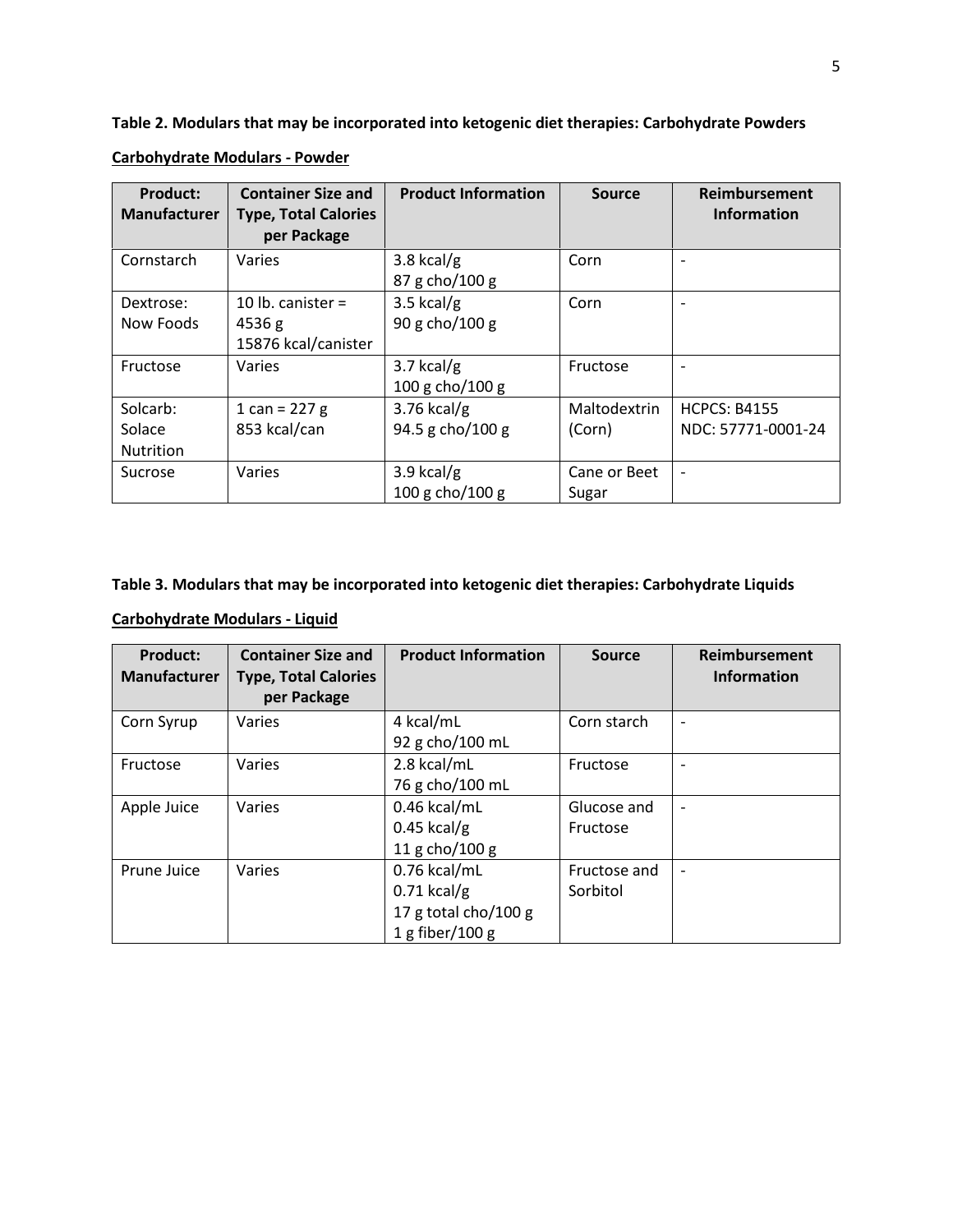**Table 4. Modulars that may be incorporated into ketogenic diet therapies: Fat Liquids**

## **Fat Modulars – Liquid**

| <b>Product:</b><br><b>Manufacturer</b>                | <b>Container Size and</b><br><b>Type, Total Calories</b>                     | <b>Product Information</b>                                            | <b>Source</b>                                                        | Reimbursement<br><b>Information</b>                                                                                              |
|-------------------------------------------------------|------------------------------------------------------------------------------|-----------------------------------------------------------------------|----------------------------------------------------------------------|----------------------------------------------------------------------------------------------------------------------------------|
|                                                       | per Package                                                                  |                                                                       |                                                                      |                                                                                                                                  |
| Canola Oil                                            | Varies                                                                       | 8.1 kcal/mL<br>92 g fat/100 mL                                        | Canola seed<br>(derived<br>from<br>rapeseed)                         |                                                                                                                                  |
| Corn Oil                                              | Varies                                                                       | 8.1 kcal/mL<br>92 g fat/100 mL                                        | Corn                                                                 |                                                                                                                                  |
| MCT Oil:<br>Nestle Health<br>Science                  | 1 quart bottle (946<br>$mL$ )<br>7284 kcal/bottle                            | 7.7 kcal/mL<br>$8.3$ kcal/g<br>115 kcal/Tbsp<br>14 g fat/Tbsp (15 mL) | Coconut<br>and/or Palm<br>Kernel Oil                                 | <b>HCPCS: B4155</b><br>NDC: 41679-0365-13                                                                                        |
|                                                       | 3 fl oz bottle (88.7<br>$mL$ )<br>399 kcal/bottle                            | 4.5 kcal/mL<br>67.5 kcal/Tbsp<br>7.5 g fat/ Tbsp (15 mL)              | Safflower Oil<br>Contains: Soy                                       | <b>HCPCS: B4155</b><br>NDC: 41679-0087-02                                                                                        |
| Olive Oil                                             | Varies                                                                       | 8.8 kcal/mL<br>$8.84$ kcal/g<br>93 g fat per 100 mL                   | Olives                                                               | $\overline{\phantom{a}}$                                                                                                         |
| Liquigen                                              | 8.5 fl oz bottle(250<br>mL<br>1125 kcal/bottle                               | 4.5 kcal/mL<br>50 g fat/100 mL                                        | Refined<br>Vegetable<br>Oil: Palm<br>Kernel<br>and/or<br>Coconut Oil | <b>HCPCS: B4155</b><br>NDC (Case of 12):<br>49735-0119-57<br>NDC (Unit of 4):<br>49735-0195-73<br>WIC eligible in all<br>states. |
| Flaxseed<br>(Linseed) Oil                             | Varies                                                                       | 8.84 kcal/ g<br>100 g fat/100 g                                       | Flaxseeds                                                            |                                                                                                                                  |
| Avocado Oil                                           | Varies                                                                       | $8.84$ kcal/g<br>100 g fat/100 g                                      | Avocado                                                              | $\frac{1}{2}$                                                                                                                    |
| Betaquik:<br>Vitaflo<br>(Nestle<br>Health<br>Science) | 8.5 fl oz tetra-pak<br>$(250 \, \text{mL})$<br>18/case<br>472 kcal/tetra-pak | 1.89 kcal/mL<br>21 g fat per 100 mL                                   | Fractionated<br>Coconut Oil                                          | Product Code: 57853<br>HCPCS: R4155<br>NDC: 50600-0578-53                                                                        |
| Carbzero:<br>Vitaflo<br>(Nestle<br>Health<br>Science) | 8.5 fl oz tetra-pak<br>$(250 \text{ mL})$<br>18/case<br>450 kcal/tetra-pak   | 1.80 kcal/mL<br>20 g fat per 100 mL                                   | Refined<br>Canola Oil<br>Contains: Soy                               | Product Code: 57846<br><b>HCPCS: B4155</b><br>NDC: 50600-0578-46                                                                 |

**Note:** Microlipid: Nestle Health Science was discontinued in 2021.